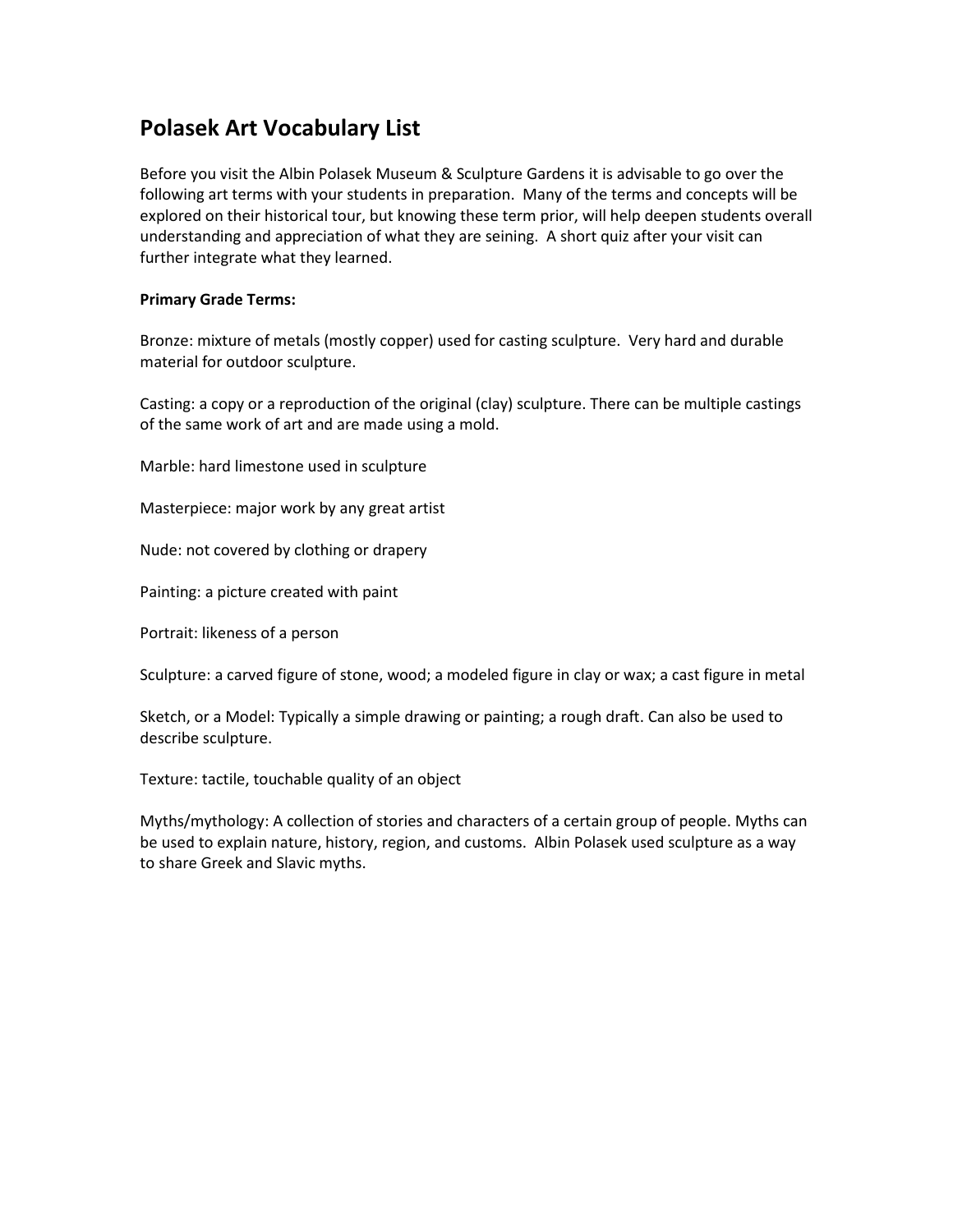## **Secondary Grades:**

Abstract VS Representational Sculpture: Representational artwork aims to represent actual objects or subjects from reality, but do not have to necessarily be true to life. Subcategories of representational art are: Realism, Impressionism, Idealism, and Stylization. While abstract art is not intended to depict objects in the natural world, but instead uses color and form in a nonrepresentational way.

Allegorical Sculpture: refers to sculptures that symbolize and personify an abstract ideas as in allegory or a metaphor. Albin Polasek's "Spirit of Music" figure is an example.

Bas Relief: a sculpture with a background from which the figures project

Classical Sculpture: Refers loosely to sculpture from Ancient Greece and Ancient Rome, as well as the Hellenized and Romanized periods. Civilizations under their rule or influence from about 500 BC to around 200 AD. More precisely it refers to Ancient Greek sculpture from around 500 BC to the onset of the Hellenistic style around 323 BC.

Commission: An order to pay for an artist to create a work of art

Copy: a reproduction

Dimensional: 2-D is having length and width; 3-D is having length, width and height

Liturgical Sculpture: Works that have a religious theme and are specific to a particular religious group. Many of Albin Polasek's works are Catholic or Christian in nature.

Maquette: French word for scale model.

Original: prototype or initial work from which copies are made

Patina: The thin layer that forms on the surface of stone, wood and metals and appears to be colored or tarnished. Can be produced natural by age, by the oxidation process or other chemical processes. Patinas can provide a protective covering to materials that would otherwise be damaged by corrosion or weathering. They may also be aesthetically appealing. Finished surface on sculpture.

Patron: a person who commissions a work of art.

Portrait Bust: work of art showing the upper part of the human body

Proportion: mathematical relationship of the parts of a work to each other.

## **Advanced Concepts:**